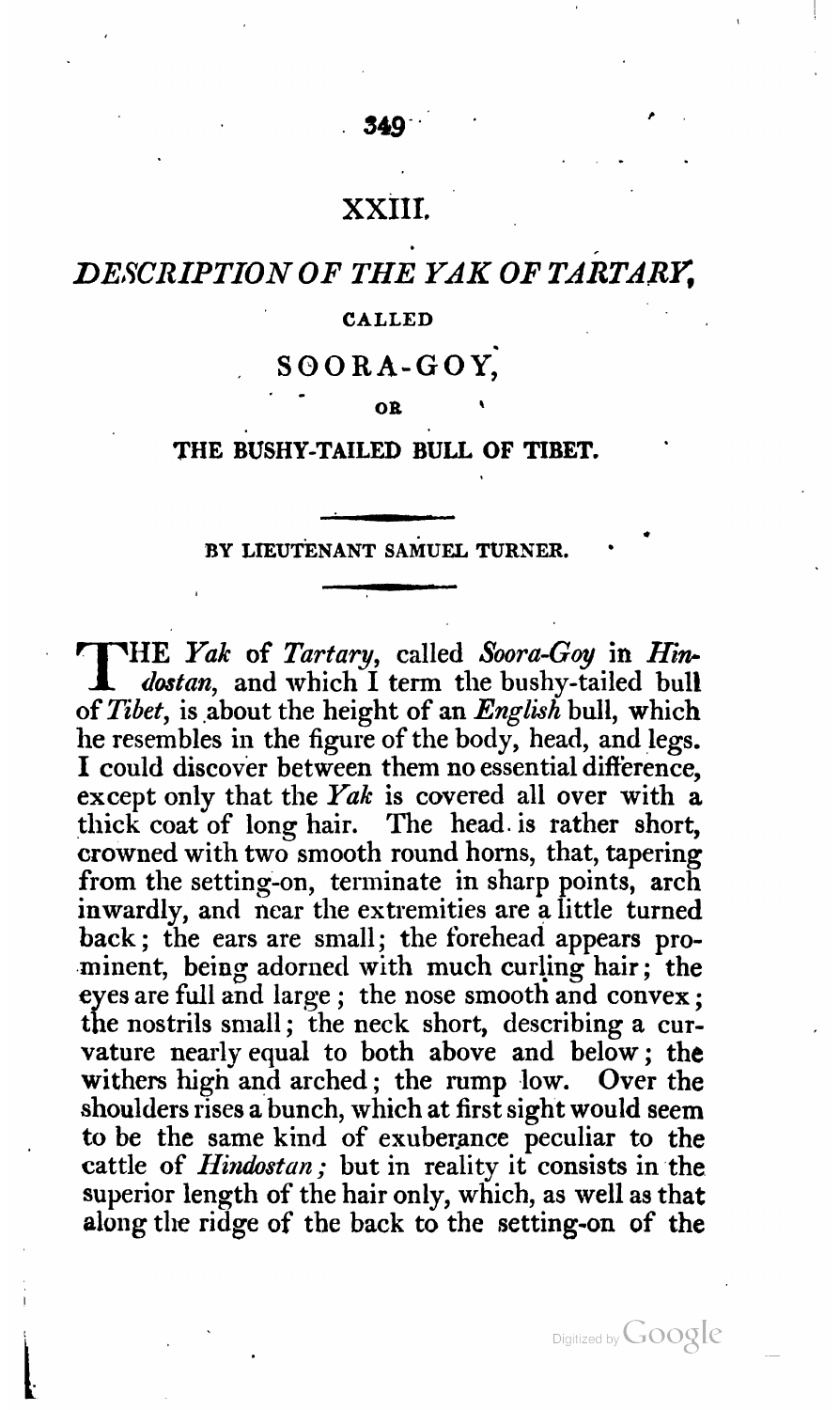tail, grows long and erect, but not harsh. The tail is composed of a prodigious quantity of long flowing glossy hair descending to the hock, and is so extremely well furnished, that not a joint of it is perceptible; but it has much the appearance of a large bunch of hair artificially set on... The shoulders, rump, and upper part of the body is clothed with a sort of thick soft wool, but the inferior **parts** with straight pendant hair, that descends below the knee; and I have seen it so long in some cattle which were in high health and condition, as to trail upon the ground. From the chest, between the fore-legs, issues a large pointed tuft of hair, growing somewhat longer than the rest. The legs are very short. In every other respect, hoofs, &c. he resembles the ordinary bull. There is a great variety of colours amongst them, but black or white are the most prevalent. It is not uncommon to **sec** the long hair upon the ridge of the back, the tail, tuft upon the chest, and the legs below the knee white, when all the rest of the animal is jet black.

These cattle, though not large boned, from the profuse quantity of hair. with which they are provided, appear **of great** bulk. They have a down heavy look, but are fierce, and discover **much** impatience at the near approach of strangers. They do not **Low loud**  his approach of strangers. They do not now four (like the cattle of *England*) any more than those of *Hindostan*; but make a low grunting noise scarcely audible, and that but seldom, when under some impression af uneasiness. **These** cattle are pastured in the coldest parts of *Tibet*, upon the short herbage pecu-<br>liar to the tops of mountains and bleak plains. That liar to the tops of mountains and bleak plains. chain of lofty mountains situated between lat. 27 and 8, which divide Tibet from Bootan, and whose **sum**mits are most commonly clothed with snow, is their<br>favourite haunt. In this vicinity the southern glens In this vicinity the southern glens afford them food and shelter during the severity of winter ; **in** milder seasons the northern aspect is **mom**